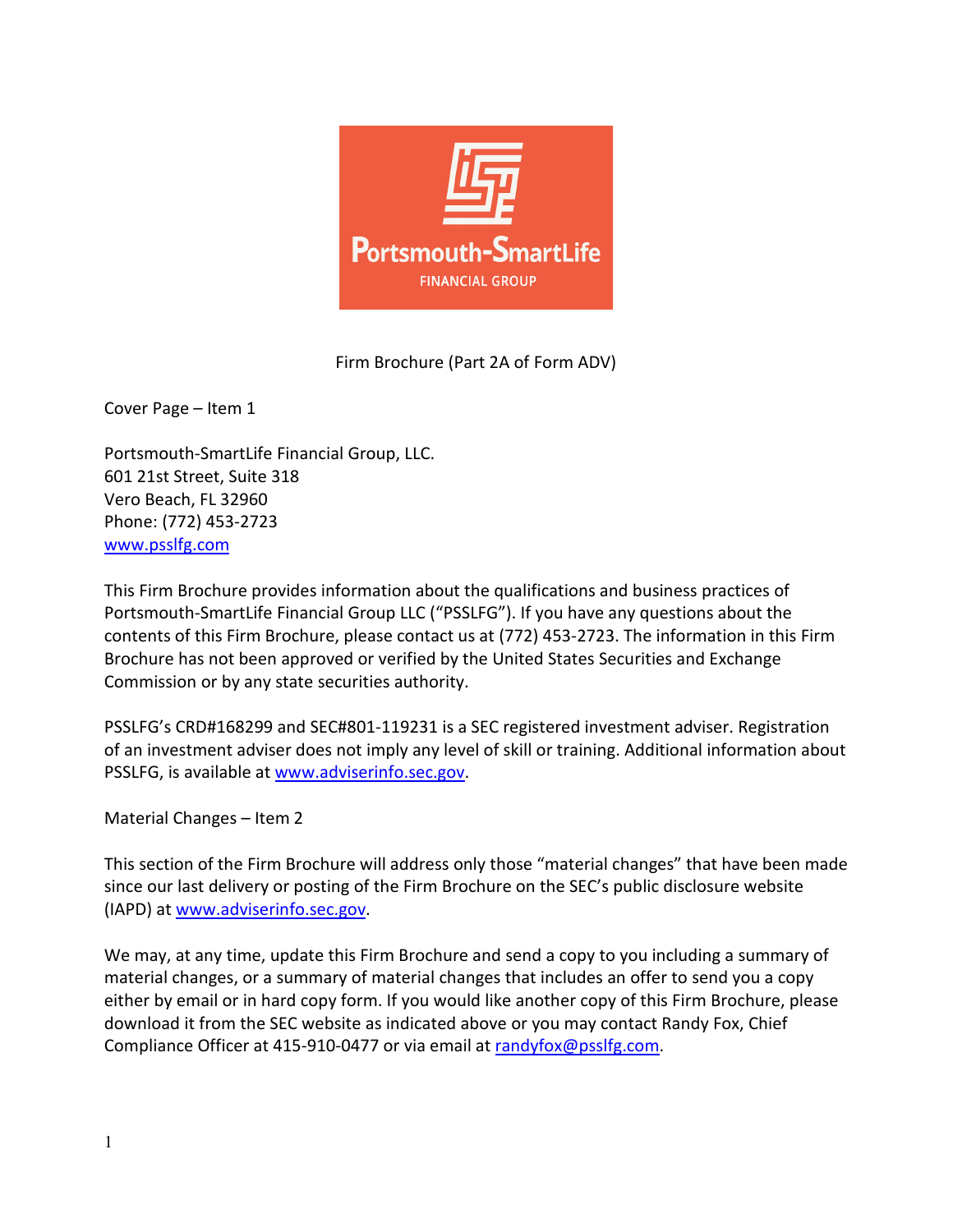Table of Contents – Item 3

| <b>ITEM 1 - COVER PAGE</b>                                                     | 1              |
|--------------------------------------------------------------------------------|----------------|
| <b>ITEM 2 - MATERIAL CHANGES</b>                                               | 1              |
| <b>ITEM 3 - TABLE OF CONTENTS</b>                                              | 2,3            |
| <b>ITEM 4 - ADVISORY BUSINESS</b>                                              | 3              |
| <b>FIRM DESCRIPTION</b>                                                        | 3              |
| PRINCIPAL OWNERS                                                               | 4              |
| TAILORED RELATIONSHIPS - PORTFOLIO MANAGEMENT                                  | 4              |
| ADVISORY SERVICE AGREEMENT                                                     | 5              |
| <b>SEMINARS</b>                                                                | 5              |
| <b>ASSET MANAGEMENT</b>                                                        | 5              |
| SOLICITATION FOR OTHER ADVISERS                                                | 6              |
| <b>FINANCIAL PLANNING</b>                                                      | 6              |
| <b>WRAP FEE PROGRAMS</b>                                                       | 7              |
| ASSETS UNDER MANAGEMENT                                                        | $\overline{7}$ |
| <b>ITEM 5 - FEES AND COMPENSATION</b>                                          | 7              |
| <b>ASSET MANAGEMENT FEES</b>                                                   | 7              |
| <b>SOLICITATION FEES</b>                                                       | 8              |
| <b>FINANCIAL PLANNING</b>                                                      | 8              |
| <b>FEE BILLING</b>                                                             | 8              |
| <b>OTHER FEES</b>                                                              | 9              |
| <b>TERMINATION OF AGREEMENT</b>                                                | 9              |
| ITEM 6 - PERFORMANCE-BASED FEES AND SIDE-BY-SIDE MANAGEMENT                    | 10             |
| <b>ITEM 7 - TYPES OF CLIENTS</b>                                               | 10             |
| <b>DESCRIPTION</b>                                                             | 10             |
| <b>ACCOUNT MINIMUMS</b>                                                        | 10             |
| ITEM 8 - METHODS OF ANALYSIS, INVESTMENT STRATEGIES AND RISK OF LOSS           | 10             |
| <b>METHODS OF ANALYSIS</b>                                                     | 10             |
| <b>INVESTMENT STRATEGIES</b>                                                   | 11             |
| <b>RISK OF LOSS</b>                                                            | 11             |
| <b>ITEM 9 - DISCIPLINARY INFORMATION</b>                                       | 13             |
| LEGAL AND DISCIPLINARY                                                         | 13             |
| <b>ITEM 10 - OTHER FINANCIAL INDUSTRY ACTIVITIES AND AFFILIATIONS</b>          | 13             |
| FINANCIAL INDUSTRY ACTIVITIES AND AFFILIATIONS                                 | 13             |
| ITEM 11 - CODE OF ETHICS, PARTICIPATION OR INTEREST IN CLIENT TRANSACTIONS AND |                |
| PERSONAL TRADING                                                               | 15             |
| <b>CODE OF ETHICS</b>                                                          | 16             |
| PARTICIPATION OR INTEREST IN CLIENT TRANSACTIONS                               | 16             |
| <b>ITEM 12 - BROKERAGE PRACTICES</b>                                           | 16             |
| SELECTING BROKERAGE FIRMS                                                      | 16             |
| <b>BEST EXECUTION</b>                                                          | 16             |
| RESEARCH AND OTHER SOFT DOLLARS BENEFITS                                       | 16             |
| <b>BROKERAGE FOR CLIENT REFERRALS</b>                                          | 16             |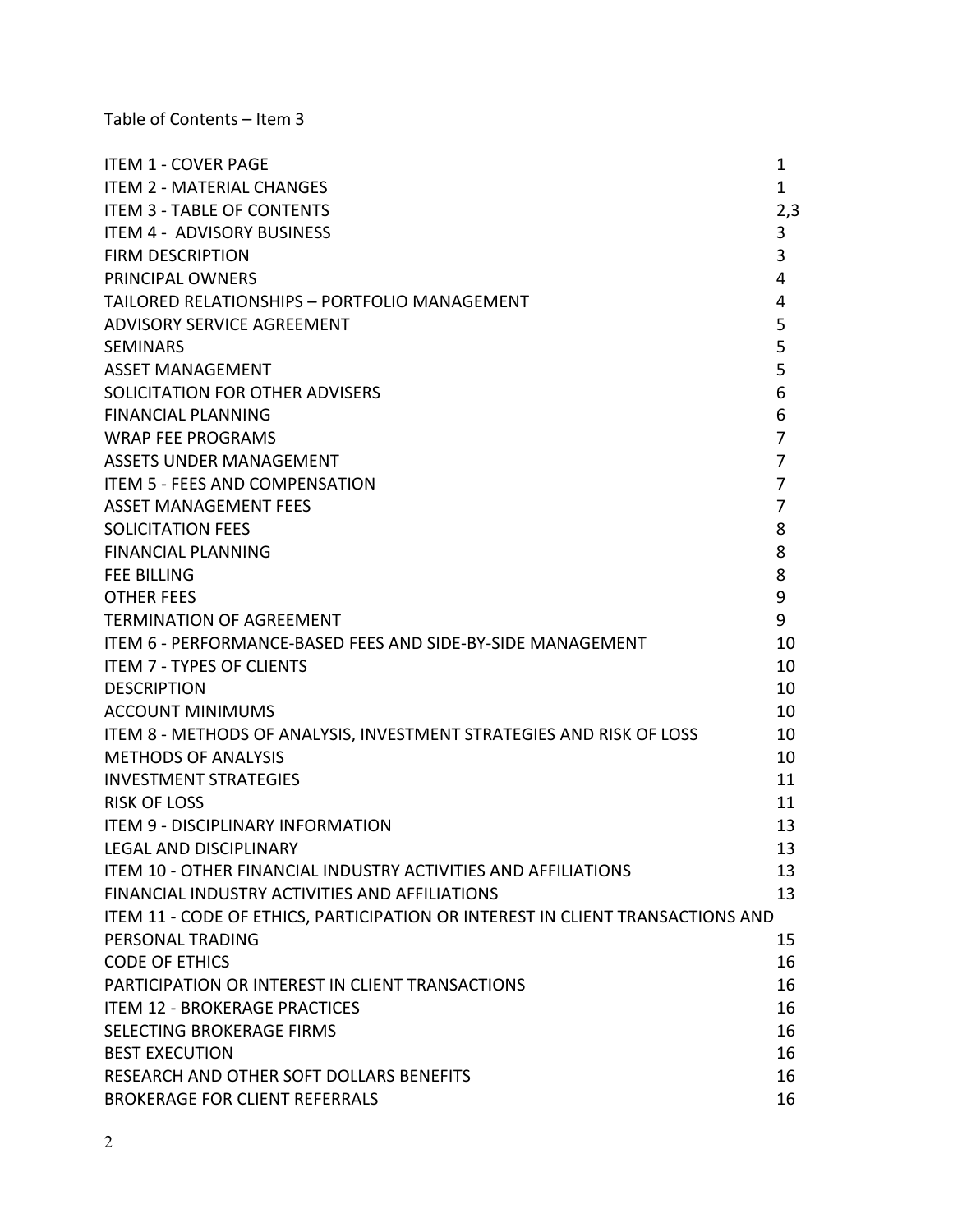| <b>DIRECTED BROKERAGE</b>                                             | 17 |
|-----------------------------------------------------------------------|----|
| <b>ORDER AGGREGATION</b>                                              | 17 |
| ADMINISTRATIVE TRADE ERRORS                                           | 17 |
| <b>ITEM 13 - REVIEW OF ACCOUNTS</b>                                   | 18 |
| <b>PERIODIC REVIEWS</b>                                               | 18 |
| <b>REVIEW TRIGGERS</b>                                                | 18 |
| <b>REGULAR REPORTS</b>                                                | 18 |
| ITEM 14 - CLIENT REFERRALS AND OTHER COMPENSATION                     | 19 |
| INCOMING REFERRALS                                                    | 19 |
| <b>REFERRALS OUT</b>                                                  | 19 |
| <b>OTHER COMPENSATION</b>                                             | 19 |
| <b>ITEM 15 - CUSTODY</b>                                              | 19 |
| <b>ACCOUNT STATEMENTS</b>                                             | 19 |
| <b>ITEM 16 - INVESTMENT DISCRETION</b>                                | 20 |
| DISCRETIONARY AUTHORITY FOR TRADING                                   | 20 |
| <b>ITEM 17 - VOTING CLIENT SECURITIES</b>                             | 20 |
| <b>PROXY VOTES</b>                                                    | 20 |
| ITEM 18 - FINANCIAL INFORMATION                                       | 20 |
| <b>FINANCIAL CONDITION</b>                                            | 20 |
| ITEM 19 - REQUIREMENTS FOR STATE REGISTERED ADVISERS                  | 21 |
| <b>ITEM 19A - PRINCIPAL EXECUTIVE OFFICERS AND MANAGEMENT PERSONS</b> | 21 |
| <b>ITEM 19B - ADDITIONAL BUSINESS ACTIVITIES</b>                      | 21 |
| <b>ITEM 19C - PERFORMANCE BASED FEES</b>                              | 21 |
| <b>ITEM 19D - MATERIAL DISCLOSURES</b>                                | 21 |
| <b>ITEM 19E - RELATIONSHIPS WITH ISSUERS OF SECURITIES</b>            | 21 |

Advisory Business – Item 4 Firm Description

PSSLFG LLC formerly known as Davenport Wealth Management, LLC, was approved as an investment adviser with the State of Florida in December 2013. The Adviser's investment advisory services provide clients with investment advice and recommendations that are intended to assist our clients in meeting their financial goals. PSSLFG is currently registered as a SEC registered Investment Advisor. PSSLFG currently notice files in the following states and we are incorporated in the State of Florida. AZ, CA, CO, CT, DE, DC, FL, GA, HI, MD, MN, NJ, NM, NY, NC, ND, OH, OK, OR, UT, VT, VA and WA.

Investment advice is provided on either a discretionary or non-discretionary basis, with each client making the final decision on investment selection when being advised on a nondiscretionary basis. When the Adviser is advising clients on a discretionary basis, PSSLFG is authorized to make the investment decisions and place trades for clients under a limited power of attorney. PSSLFG does not act as a custodian for our client's assets.

While it is the Adviser's goal to offer a full range of advisory products and services, there are products and services that PSSLFG does not offer at this time. We provide referrals or act as a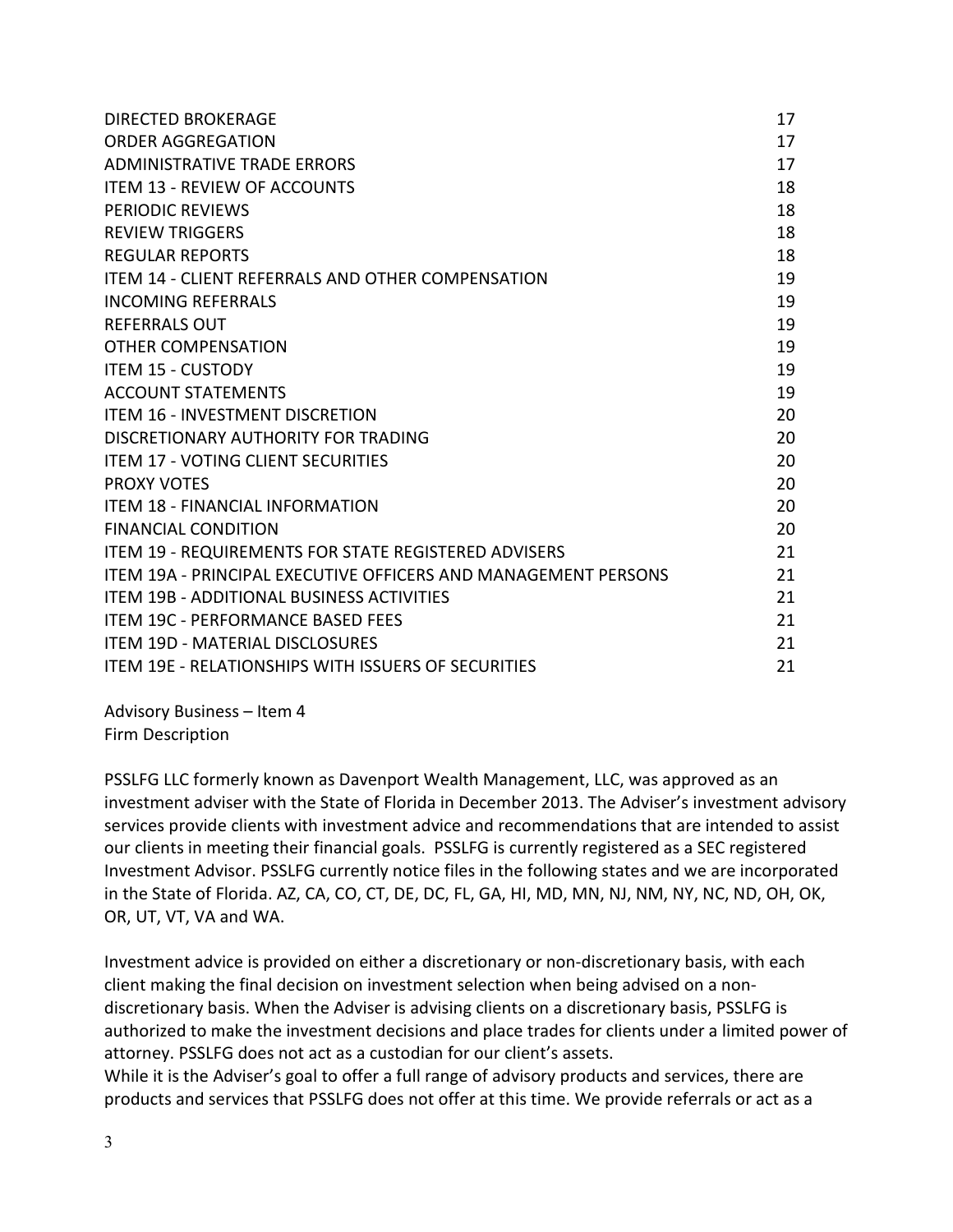solicitor to other professionals in order to satisfy our clients' needs for products and services not currently offered at PSLFG. The Adviser receives referral fees for such referrals.

#### Principal Owners

PSSLFG is wholly owned by Fortress Financial Holding, Inc. which is owned proportionately by Michael A Baratta 50% ownership, Raymond Lent 25% ownership and Echo Chien 25% ownership.

Tailored Relationships – Portfolio Management

PSSLFG will offer its clients tailored portfolio management. The goals and objectives for each client will be documented by the Adviser and typically will vary by client. Investment policy statements may be created that reflect the stated goals and objectives of each client. When providing tailored portfolio management services, Investment Adviser Representatives ("IARs") work with clients to identify their investment goals and objectives, as well as risk tolerance, in order to develop an initial portfolio allocation designed to complement the client's financial situation and personal circumstances. Depending on the client's investment profile, a client's investment allocations may be placed in a model portfolio.

The initial meeting to review clients' investment goals and objectives may be conducted by telephone or in person and is free of charge. The initial meeting is considered exploratory in order to determine the extent to which investment management may be beneficial to the client.

The portfolio may be managed by the IAR or by a third-party money manager. In either case, it will be designed to provide for medium-term or long-term investments, with a balance of equity and fixed income investments based on the client's risk tolerance and investment objectives. Investors who are able to tolerate above average volatility and risk for the prospect of above average returns, generally consider an investment time horizon of five or more years.

At their discretion, IARs may choose not to use index targets, while focusing on the client's overall goals and expectations. Our advisers may have different strategies to meet similar financial goals, so one may have a more concentrated portfolio while another may diversify more across the same product or many diverse products. While all strategies involve underlying risk, the risks are generally greater when securities are more concentrated. Additionally, some advisors may actively manage while others may hold one or all securities for a longer duration.

A portfolio can consist of a range of different security types, including but not necessarily limited to equities, equity options (primarily for hedging), fixed income securities (primarily investment grade), alternative investments, exchange traded funds (ETFs), and mutual funds. This may include both mature companies and relatively young companies. Care will be taken to identify a proper portfolio based on the client's needs, which will be determined by but not necessarily limited to their risk tolerance, investment objectives, liquidity needs and short-term and longterm needs. PSSLFG will only allow use of alternative Investments in client accounts when their investment objectives and risk tolerances permit their inclusion. Alternative investments typically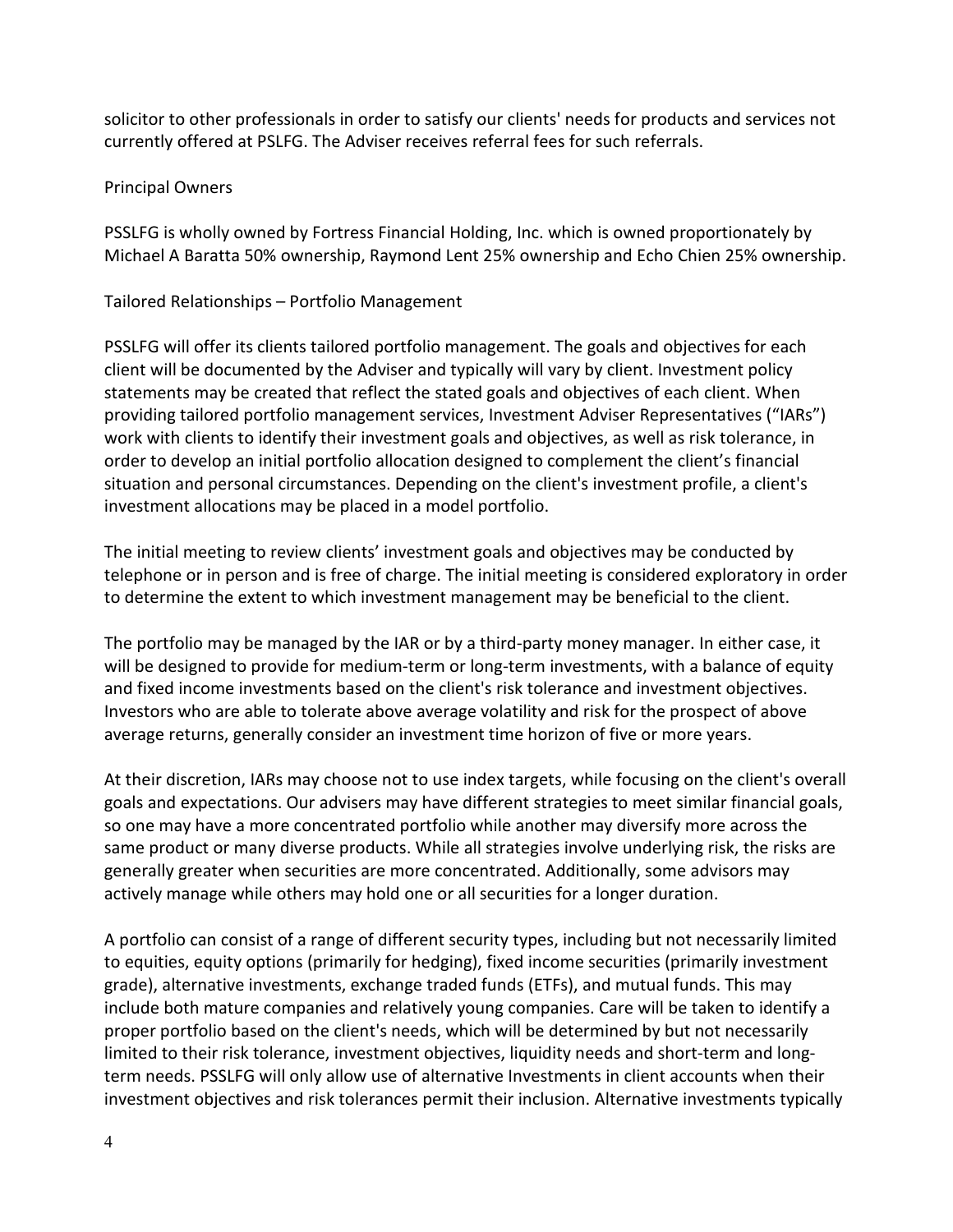include Non-Traded REITs, Equipment Leasing, Oil & Gas, Hedge Funds and Managed Futures. It is a requirement to complete an exam on AI Insight prior to the investment being purchased for the client.

When analyzing a potential investment, your IAR will review aspects of the underlying security, including the company's business fundamentals, technical analysis of the current trend (company, sector, market), significant news and research and other key issues that may be perceived as positive or negative to a company's overall performance.

The IAR may periodically re-balance the client's account to maintain the initially agreed upon strategic and tactical asset allocation. However, no changes are made to the agreed-upon asset allocation in non-discretionary accounts without prior client review and consent.

Clients have ready access to their respective IAR. IARs are not required to be available for unscheduled or unannounced visits by clients. However, IARs are expected to periodically meet with clients and should generally be available to take client telephone calls on advisory-related matters. Each client has the opportunity to place reasonable restrictions on the type of investments to be held in the portfolio.

Other professionals (e.g., lawyers, accountants, insurance agents, etc.) may be recommended to clients or engaged directly by the client on an as-needed basis. Conflicts of interest related to recommendations of other professionals will be disclosed to the client in the event they should occur.

# Advisory Service Agreement

The scope of work and fee for an Advisory Service Agreement ("Advisory Agreement") is provided to the client in writing prior to the start of the relationship. The scope of work may include cash flow management, investment management, education planning, retirement planning, estate planning, as well as the implementation of recommendations within each area.

### **Seminars**

PSSLFG may host educational seminars and/or workshops to educate current clients or new prospective clients. These seminars can be product specific such as introducing a new product/service or may be more broad-based, such as discussing market conditions, investment goals, economic issues or other broad-based aspects of investing. These seminars will be at no cost to the client. Seminars may be targeted to particular investors or may be available to the general public.

### Asset Management

Client's portfolio may consist of a variety of financial products, including, but not limited to ETFs, mutual funds, equities, options, bonds, structured notes and potentially other products. The investment strategies utilized, and portfolios constructed and managed depend on the individual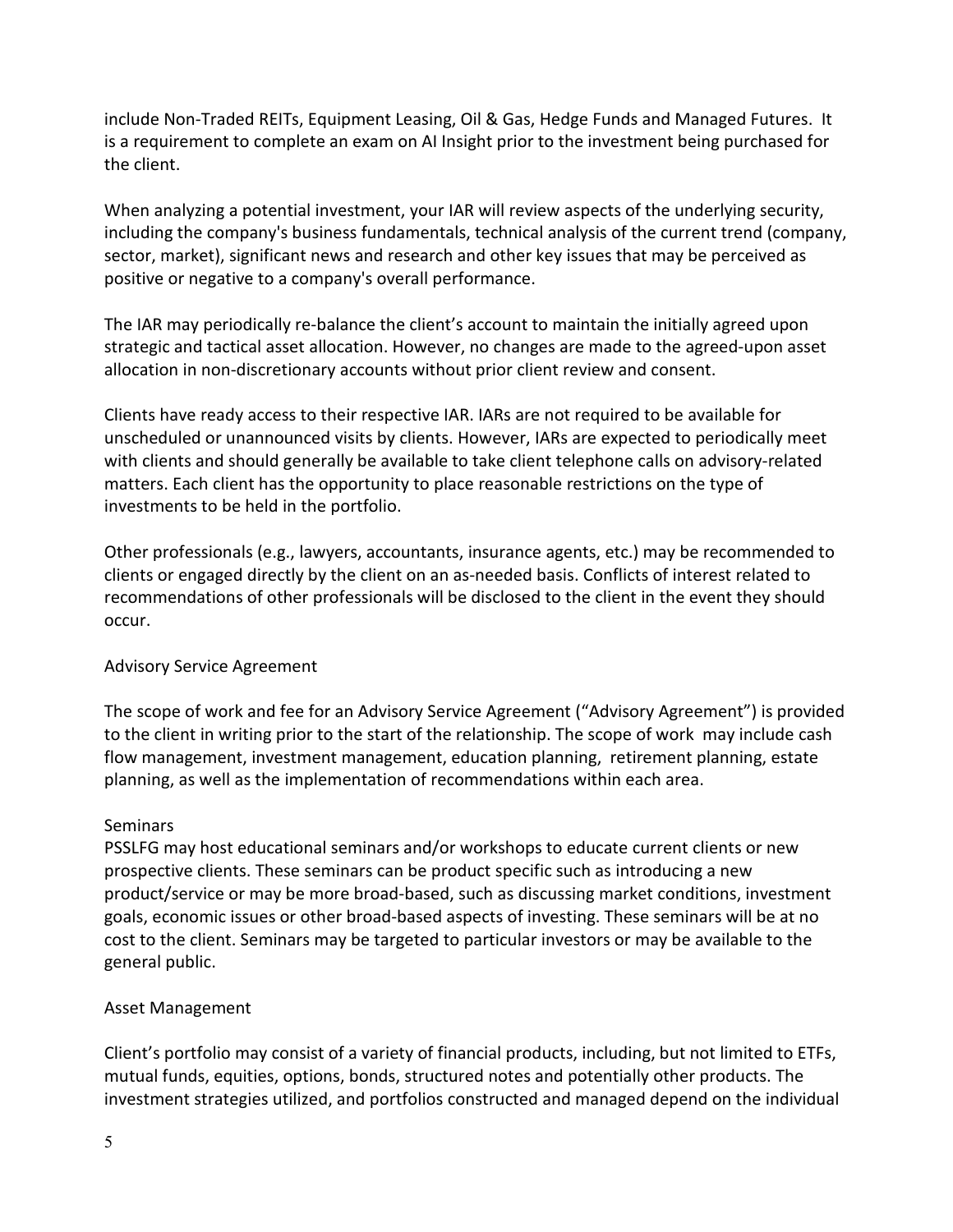client's investment objectives and goals as provided to the IAR. Initial public offerings ("IPOs") are not available through PSSLFG.

Please note that investment products are typically purchased or sold through a brokerage account. Clients are required to utilize broker-dealer/custodians of the Adviser's choice. PSSLFG currently uses two custodians – Pershing Advisor Solutions and Charles Schwab. PSSLFG will not receive special compensation for recommending such broker-dealers. However, while PSSLFG may not receive special compensation for the recommendation, supervised persons of PSSLFG may receive compensation as registered representatives of the broker-dealer for the recommendation.

PSSLFG will place orders for the execution of transactions or for asset management services with or through such Broker, dealers, or financial companies that the Adviser selects, including Pershing Advisor Solutions and Charles Schwab & Co., Inc. which are also registered with FINRA, the SEC, and various states.

# Solicitation for Other Advisers

PSSLFG IARs also serve as solicitors for third-party money managers. The IARs enter into Solicitation Agreements with the third-party money managers that describe the role of the IAR, the terms of the relationship, and the compensation arrangement. Clients will be provided with a Solicitor Disclosure Document that describes the solicitation arrangement.

### Financial Planning

We make available a variety of financial planning services. The scope of the services and the fees for these services is pursuant to a written Financial Planning Agreement ("FPA"). Generally, such financial planning services will involve preparing a written financial plan for our clients based on their current situation, financial goals, and objectives. Financial plans will be performed in any of the following areas:

- 1. Identification and analysis of financial problems
- 2. Insurance & risk management planning
- 3. Investment planning (securities)
- 4. Legacy planning
- 5. College planning
- 6. Social Security planning
- 7. Retirement planning
- 8. Tax planning
- 9. Cash flow and income planning
- 10. Trust funding

PSSLFG offers two financial planning options: Specified Financial Planning Services or Expansive Financial Planning Services.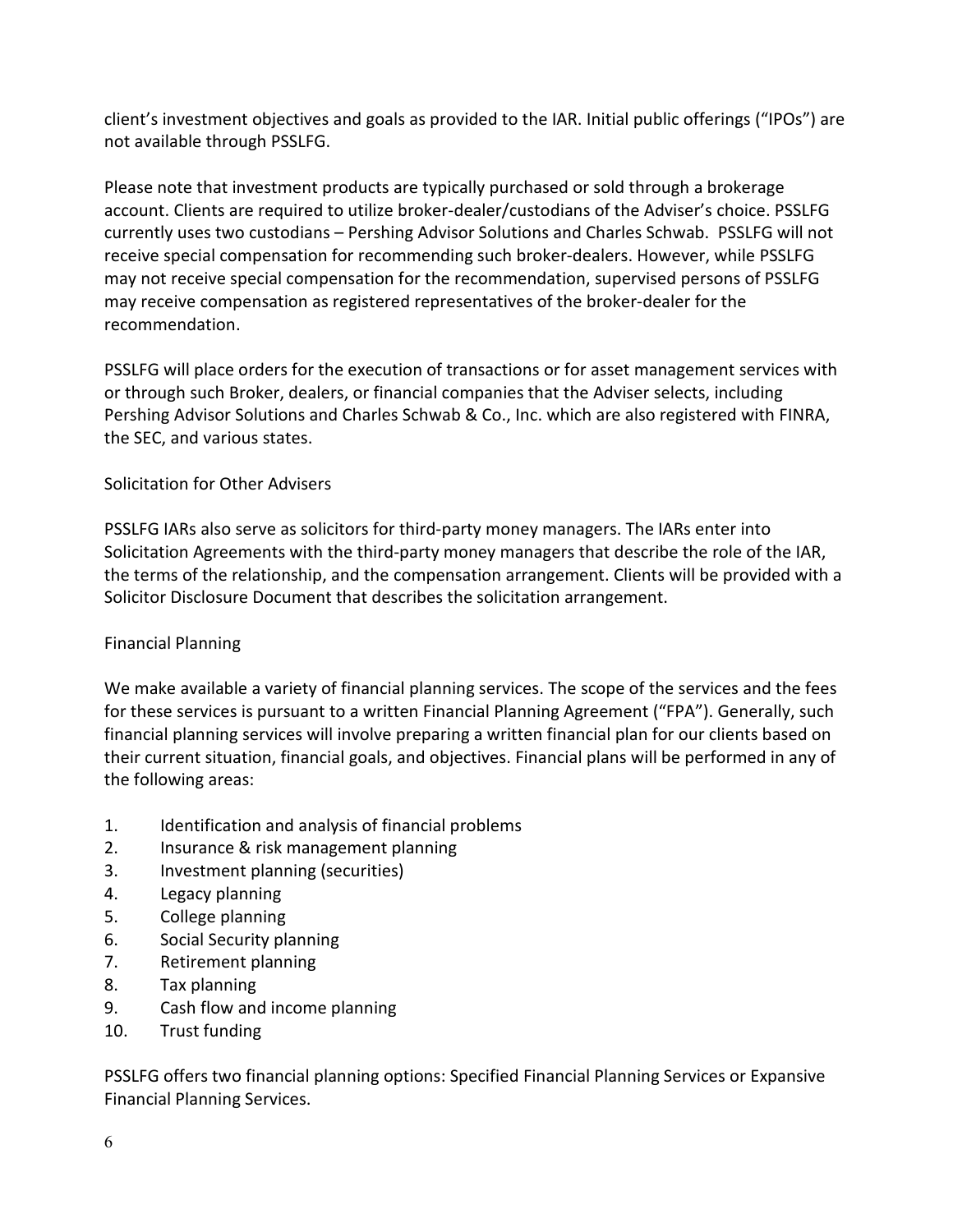Specified Financial Planning Services. This level of financial planning may include identification and analysis of financial problems, legacy planning, retirement planning, cash flow and income planning, social security planning, insurance & risk management planning, investment planning (securities), tax planning, trust funding, college planning and/or any number of individualized projects as requested by clients.

Expansive Financial Planning Services. Rather than describing a point in time that involves only the client, Expansive Financial Planning describes a process that takes place over time involving multiple interactions between the client and their advisers.

Clients will receive a one-time written financial plan addressing the specific agreed upon objectives laid out in the FPA. Engagement in future planning services is at the discretion of the client and a new FPA will be executed based on the new objectives, given the revised scope of those objectives.

Wrap Fee Programs

PSSLFG does not intend to offer wrap fee service at this time.

Assets under Management

As of March 30, 2021, we managed \$116,754,962 million on a discretionary basis.

Item 5 - Fees and Compensation Asset Management Fees

PSSLFG bases its advisory fees for asset management on the value of assets under management ("AUM"), as disclosed on the client's periodic statement with the Custodian. These fees are negotiable between the Adviser and the client and are calculated as a percentage of the AUM according to the following schedule:

2.00% on AUM up to \$1,000,000 1.75% on AUM from \$1,000,000 to \$2,999,999 1.50% on AUM from \$3,000,000 to \$4,999,999 1.25% on AUM of \$5,000,000 and above

The minimum annual fee is \$1,000 and is negotiable. The range for the use of outside Asset Managers will fall in the range of the above schedule. The fees will not exceed more than 2% of assets under management per year. However, similar services may be available through other advisers at a lower fee. PSSLFG does not allow the use of margin accounts.

PSSLFG, in its sole discretion, may waive its minimum fee based upon certain considerations including, but not limited to, the IAR's historical relationship with the client, related accounts,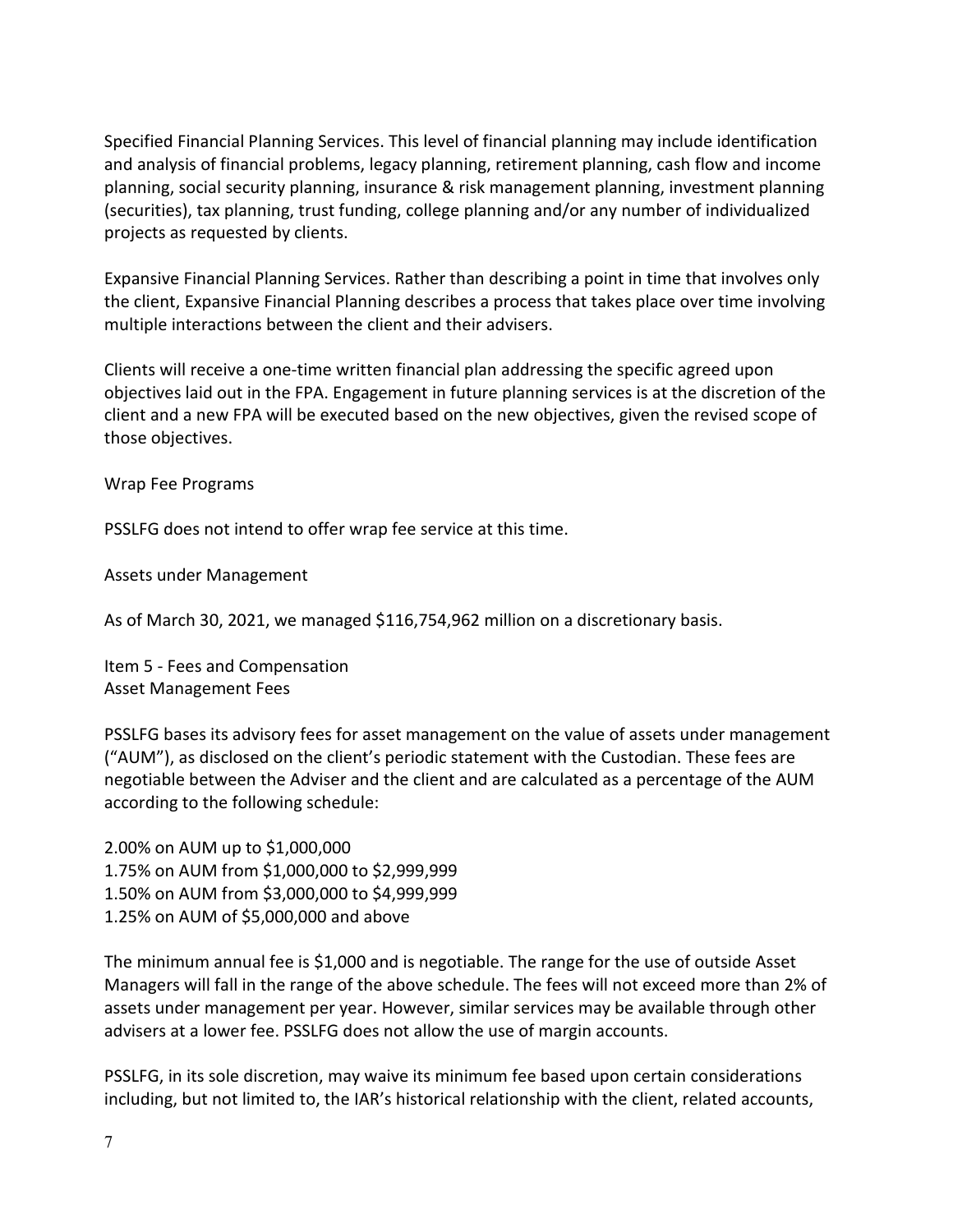anticipated future assets, types of assets, etc. For accounts that are managed under the Representative as Manager Program, the fees are 1% to 2% as agreed by client. The Representative as Manager Program fee is negotiable and is based upon the Adviser's and client's agreement on the services that will be provided, and the amount of AUM.

### Solicitation Fees

Clients who are referred to third-party money managers enter into an Asset Management Agreement with the third-party money manager. Management fees are charged by the thirdparty money manager pursuant to the asset management agreement, which are negotiable. The third-party money manager charges a total fee not to exceed 2%. If a client selects a third-party money manager to manage all or a portion of the client's assets, the third-party money manager will pay PSSLFG a portion of the fees charged to the client by the third-party money manager. PSSLFG IARs will receive compensation via a referral fee for referring clients to third-party money managers. Specifically, PSSLFG IARs are compensated directly by the third-party money manager, which the portion of the fees are negotiable and ranges from 1.25% to 1.50% of the total fees charged to the clients.

PSSLFG will provide a copy of the third-party money manager's disclosure brochure to clients when referring clients to the third-party money manager.

## Financial Planning

Specified Financial Planning Services. Fees for this service are negotiable and may be charged at an hourly rate of \$150 to \$350 per hour or at a flat-rate ranging from \$250 for a single Financial Project to \$4,000 for multiple Financial Projects depending on the depth and range of services requested, the complexity of the situation, and the estimated number of hours required to complete. PSSLFG may, at its discretion, negotiate other fee paying arrangements.

Expansive Financial Planning Services. Fees for the initial financial plan are negotiable and can range from a minimum of \$500 to \$4,000 depending on the depth and range of services requested, the complexity of the situation, and the estimated number of hours required to complete.

Annual Review. At client's discretion, an annual review and planning snapshot update is available for a flat fee ranging from \$150 to \$1,500. Factors which influence the fixed fee range for annual review of PSSLFG's financial planning services are client's change in financial or family status, and new client investment objectives.

# Fee Billing

# Asset Management

Fees are billed monthly or quarterly in arrears. Clients will be provided with an invoice that indicates the amount of the fee, the value of assets upon which the fee is based, the period covered by the fee and the computation of the fee. Payment of the invoice may be made by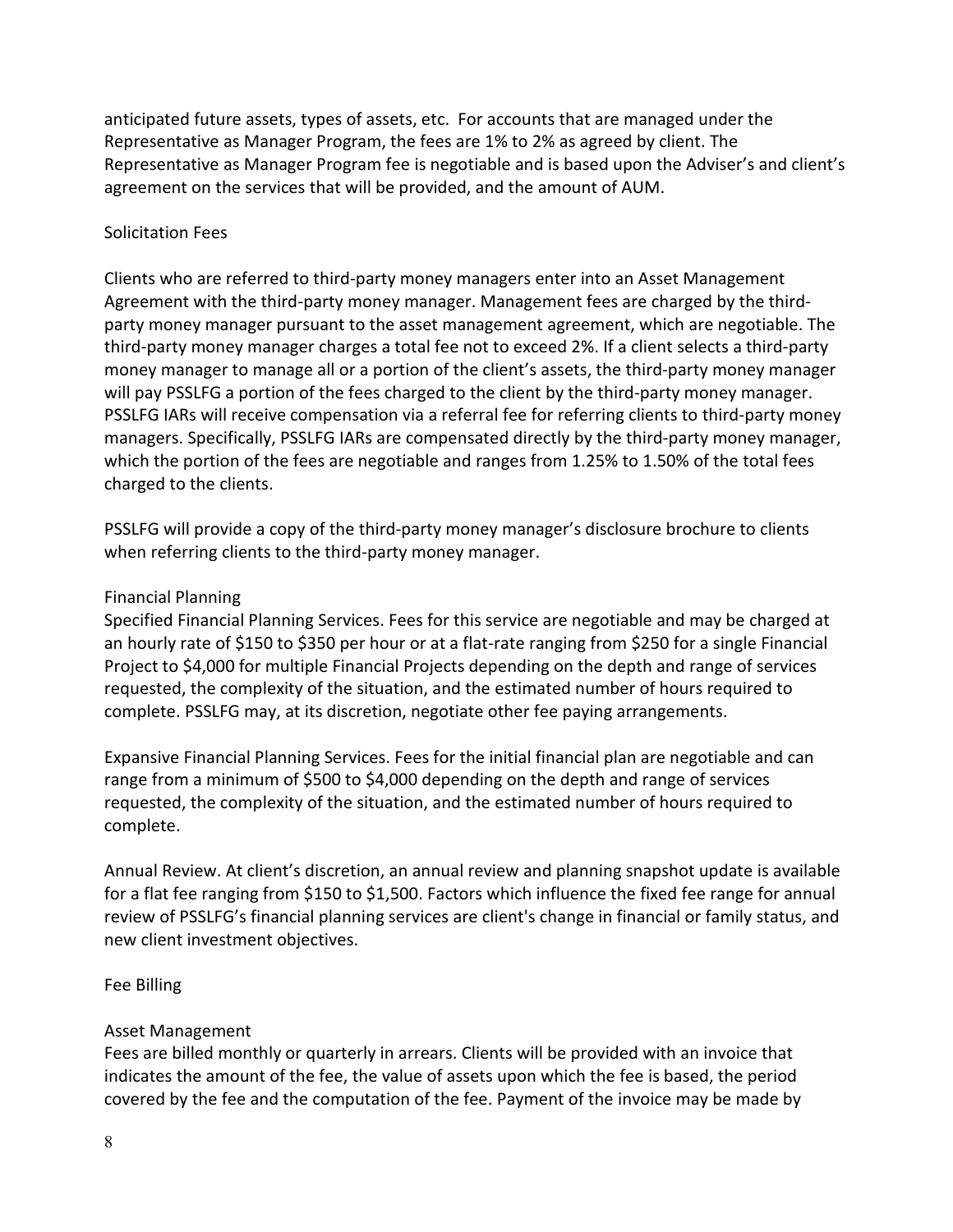direct deduction from the client's account with the custodian. In order for the Adviser to receive its fee directly from the custodian, the client must provide written authorization to the custodian in advance.

## Financial Planning

Prior to the planning process the financial planning fees will be agreed upon in writing before services are provided. Fees are payable in advance upon signing of FPA by both parties. All work will be completed, and the plan will be delivered within sixty days from the date of the signed FPA.

## Other Fees

Our fees do not include brokerage commissions, transaction fees, and other brokerage related costs and expenses that are paid by you. You may pay additional fees imposed by custodians, brokers, and other third parties. The advisory fee does not cover charges imposed by third-parties for investments held in the account, such as management fees charged by mutual funds for their services as investment managers. These fees are in addition to the fees paid by you to PSSLFG. Clients will incur brokerage and other transaction costs as discussed in Item 12 of our disclosure brochure that discusses brokerage.

## Termination of Agreement

# Asset Management – Advisory Agreement.

Either the client or PSSLFG may terminate the Advisory Agreement at any time by providing the other party with written notice. Unpaid fees will only be calculated and charged up to the date of termination. Any refunds will be sent by check to the client's address of record within 30 days, unless otherwise directed in writing by the client.

### Financial Planning

During the first sixty days after signing the FPA, the FPA may be canceled by the client for any reason and the client will receive a full refund of fees paid up to the date of cancellation. Under this provision, a client may receive a 100% refund by check of all hourly and/or project fees paid, which will be paid to the client by check within thirty (30) days when the following conditions are met: The client must deliver a written notice of cancellation to PSSLFG prior to the intended date of cancellation, and return all materials received up to and including the date of cancellation.

IMPORTANT: If you have not received the Firm's Brochure at least 48 hours prior to signing an investment advisory contract, you may terminate the investment advisory contract within five (5) business days of signing the contract without incurring any advisory fees.

Your IAR may operate in various capacities including, but not limited to, as an IAR offering you various advisory services, or as an insurance agent recommending the purchase of insurance products. Therefore, your IAR may recommend investment or insurance products.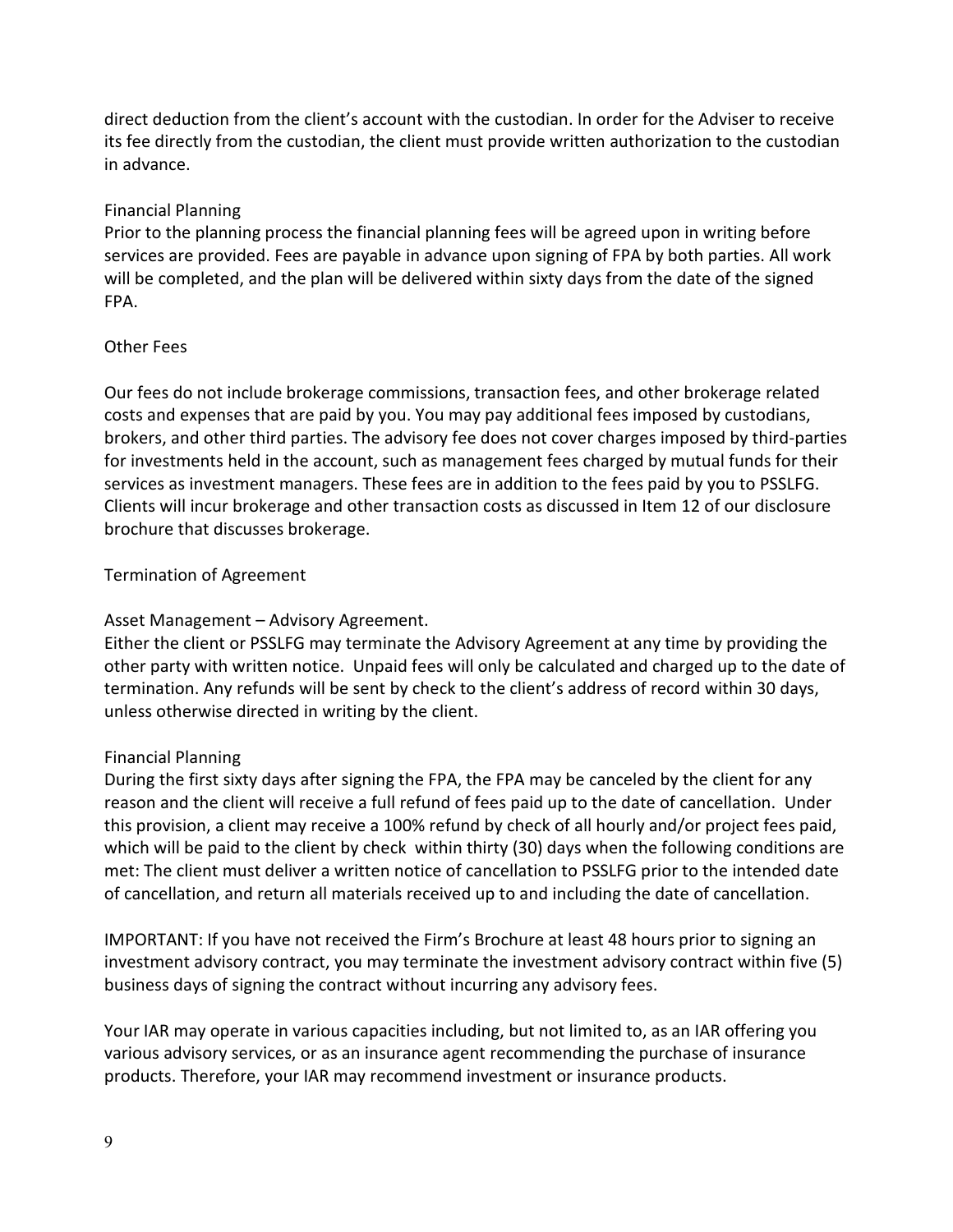We or your supervised person has an incentive to recommend investment products (insurance) based on the compensation received, rather than on a client's needs. As such, a conflict of interest may exist in the compensation your IAR receives for services offered through the Firm and the compensation your IAR may receive as an insurance agent on the purchase or sale of investment or insurance products.

In an effort to reduce this conflict of interest, if your IAR recommends investment or insurance products, you have the option to purchase or sell such investment or insurance products through other brokers or agents who are not affiliated with us.

Item 6 - Performance-Based Fees and Side-by-Side Management

PSSLFG does not charge performance-based fees. Our fee structure is described in detail in Item 5 above.

Item 7 - Types of Clients

**Description** 

PSSLFG will provide investment advisory services to individuals including high net worth individuals. Client relationships will vary in scope and length of service.

### Account Minimums

The Adviser does not currently require a minimum balance to open an account. PSSLFG reserves the right to implement a minimum balance.

Item 8 - Methods of Analysis, Investment Strategies and Risk of Loss

Methods of Analysis

PSSLFG's methods of analysis may include charting, fundamental analysis, technical analysis, and cyclical analysis.

Charting: In this type of technical analysis, we review charts of market and security activities in an attempt to identify when the market is moving up or down and to predict when how long the trend may last and when that trend might reverse.

Fundamental Analysis: We attempt to measure the intrinsic value of a security by looking at economic and financial factors (including the overall economy, industry conditions, and the financial condition and management of the company itself) to determine if the company is underpriced (indicating it may be a good time to buy) or overpriced (indicating it may be time to sell). Fundamental analysis does not attempt to anticipate market movements. This presents a potential risk, as the price of a security can move up or down along with the overall market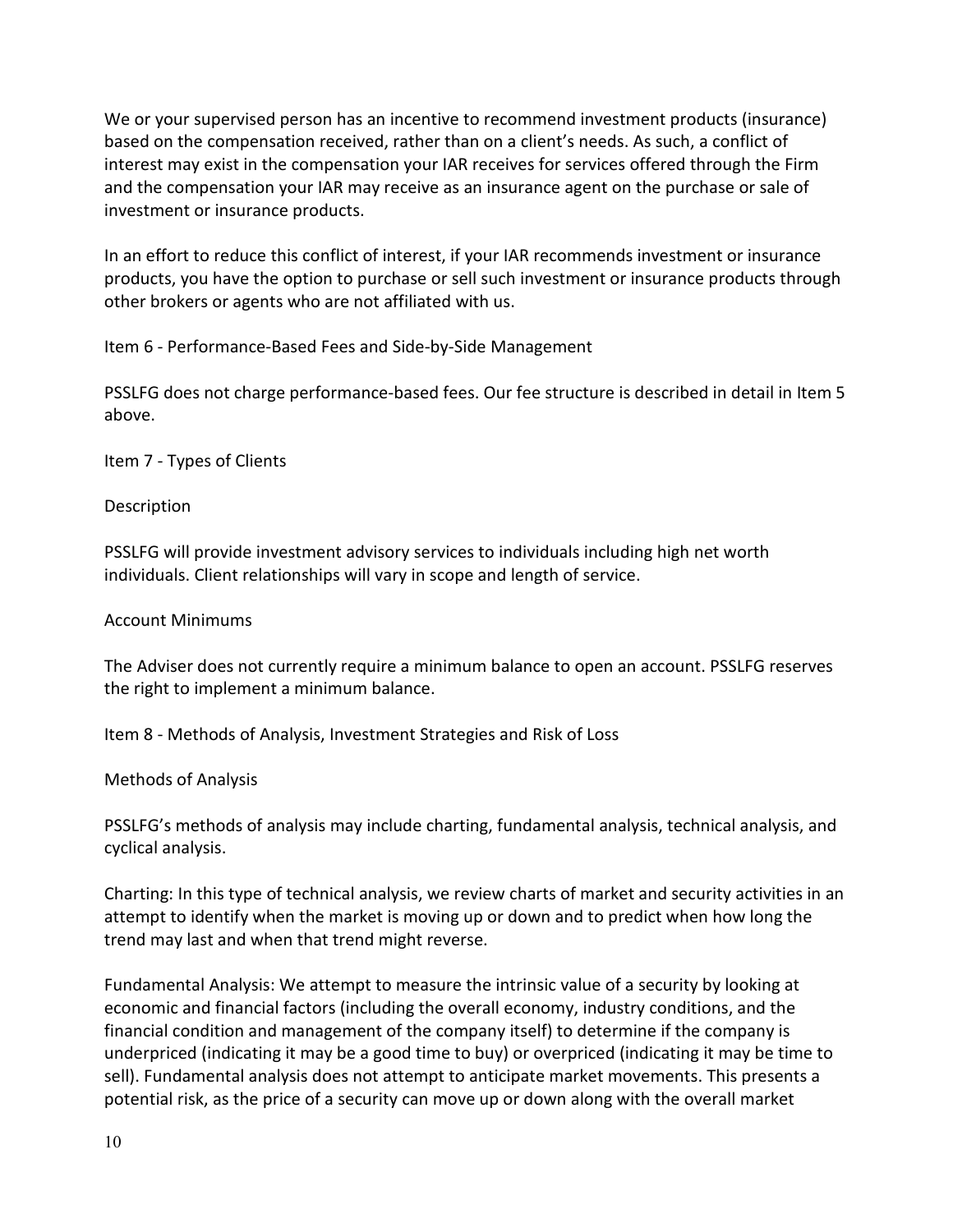regardless of the economic and financial factors considered in evaluating the stock.

Technical Analysis: We analyze past market movements and apply that analysis to the present in an attempt to recognize recurring patterns of investor behavior and potentially predict future price movement. Technical analysis does not consider the underlying financial condition of a company. This presents a risk in that a poorly-managed or financially unsound company may underperform regardless of market movement.

Cyclical Analysis: We analyze business cycles to find favorable conditions for buying and/or selling a security.

Our primary sources of information include financial websites, newspapers, magazines, inspections of corporate activities, research materials prepared by others, corporate rating services, timing services, annual reports, prospectuses, filings with the Securities and Exchange Commission, and company press releases.

# Investment Strategies

The investment strategy for a client is based on the client's objectives. PSSLFG's investment strategies may include passive and/or active asset management and may involve long-term trading, and short-term trading.

## Risk of Loss

All investment programs have certain risks that are borne by the investor. Although our investment approach considers the risk of loss, investors face the following investment risks:

Interest-rate Risk: Fluctuations in interest rates may cause investment prices to fluctuate. For example, when interest rates rise, yields on existing bonds become less attractive, causing their market values to decline.

Market Risk: The price of a security may drop in reaction to tangible and intangible events and conditions. This type of risk is caused by external factors independent of a security's particular underlying circumstances. For example, political, economic and social conditions may trigger market events.

Inflation Risk: When any type of inflation is present, a dollar today will not buy as much as a dollar next year, because purchasing power is eroding at the rate of inflation.

Currency Risk: Overseas investments are subject to fluctuations in the value of the dollar against the currency of the investment's originating country. This is also referred to as exchange rate risk.

Reinvestment Risk: This is the risk that future proceeds from investments may have to be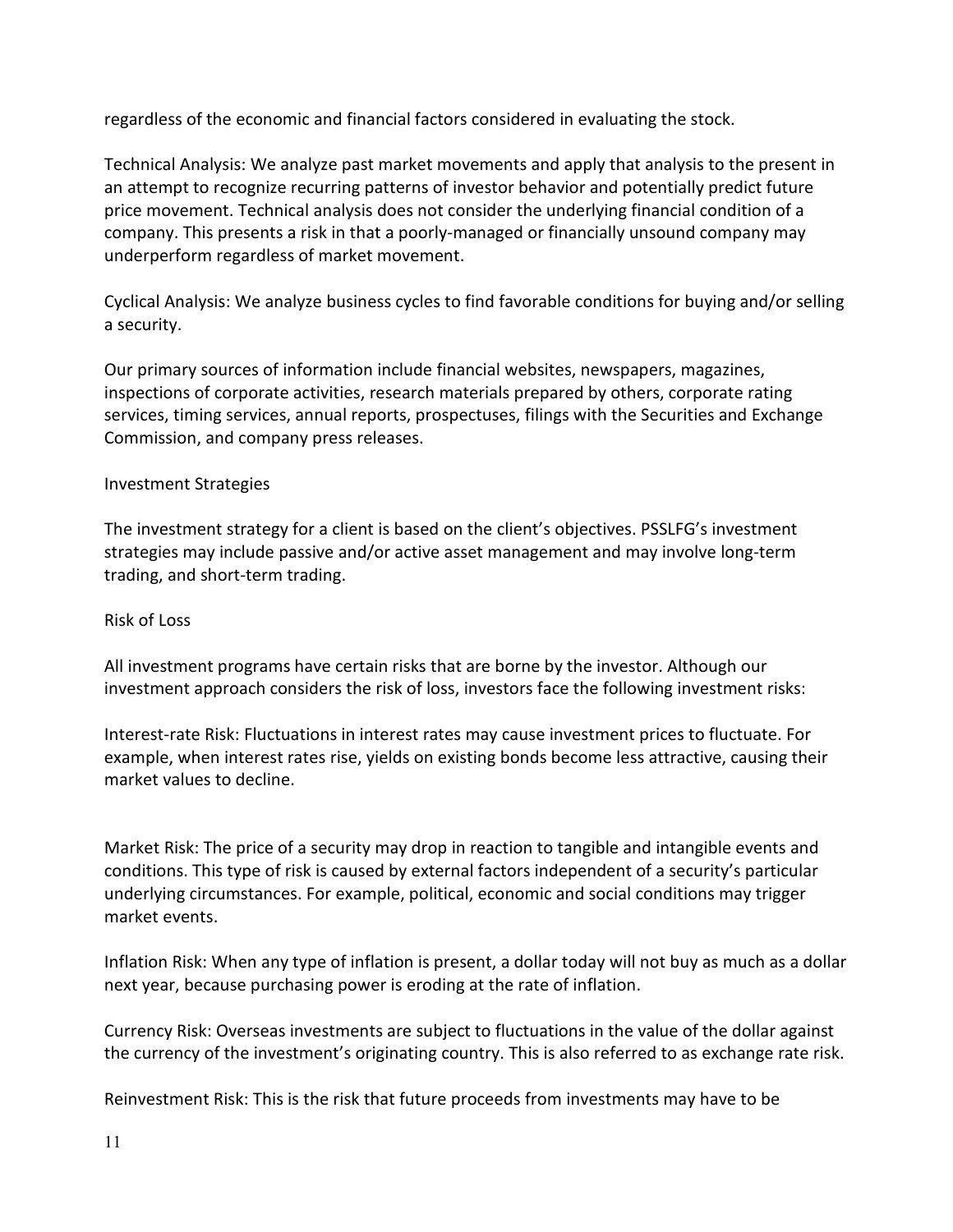reinvested at a potentially lower rate of return (i.e., interest rate). This primarily relates to fixed income securities.

Business Risk: These risks are associated with a particular industry or a particular company within an industry. For example, oil-drilling companies depend on finding oil and then refining it, a lengthy process, before they can generate a profit. They carry a higher risk of profitability than an electric company, which generates its income from a steady stream of customers who buy electricity no matter what the economic environment is like.

Liquidity Risk: Liquidity is the ability to readily convert an investment into cash. Generally, assets are more liquid if many traders are interested in a standardized product. For example, Treasury Bills are highly liquid, while real estate properties are not.

Financial Risk: Excessive borrowing to finance a business' operations increases the risk of profitability, because the company must meet the terms of its obligations in good times and bad. During periods of financial stress, the inability to meet loan obligations may result in bankruptcy and/or a declining market value.

Equity Risk: Common stocks generally have greater risk than preferred stocks or fixed income investments and are subject to market value increases or decreases as market confidence and perceptions of these companies change. Stocks of different asset classes such as technology or consumer companies have different volatility levels. Volatility affects the value of the client's overall portfolio. Small and Mid-cap stocks are subject to additional risks and may experience greater volatility, more limited markets, higher failure rates and less management experience than larger-cap companies. Smaller to Mid-cap companies may also have a lower trading volume which may affect the market price and more vulnerable to selling pressure in the marketplace. Not all common stocks pay dividends.

Equity Options: PSSLFG does not allow option trading.

Fixed Income Securities: Although fixed income securities may be less volatile than equities, they are still subject to default by the issuer. Additionally, their rate of interest may be eroded by the rate of inflation. The lower the credit rating of a bond, the greater risk that the issuer will default on its obligation. If a rating agency rates a bond with a lower rating, the value of the bond will decline. As interest rates rise, the value of fixed income securities are likely to decrease.

ETF/Mutual Fund Risk: Investors should be aware that they will absorb additional expenses based on their pro-rated share of the ETF or Mutual Fund, including the duplication of management fees. The risk of ETF and Mutual fund is similar to the risk from investing in equities. When investing in mutual funds or ETFs, the investor will bear their share of any fees and expenses payable directly by those funds. An investors overall portfolio may be affected by losses of an underlying fund and the results of the practices of the managers in the underlying fund. ETFs are subject to shares trading at a market price that is above or below their Net Asset Value, the trading of an ETFs shares may be halted and effect liquidity which advisers have no control over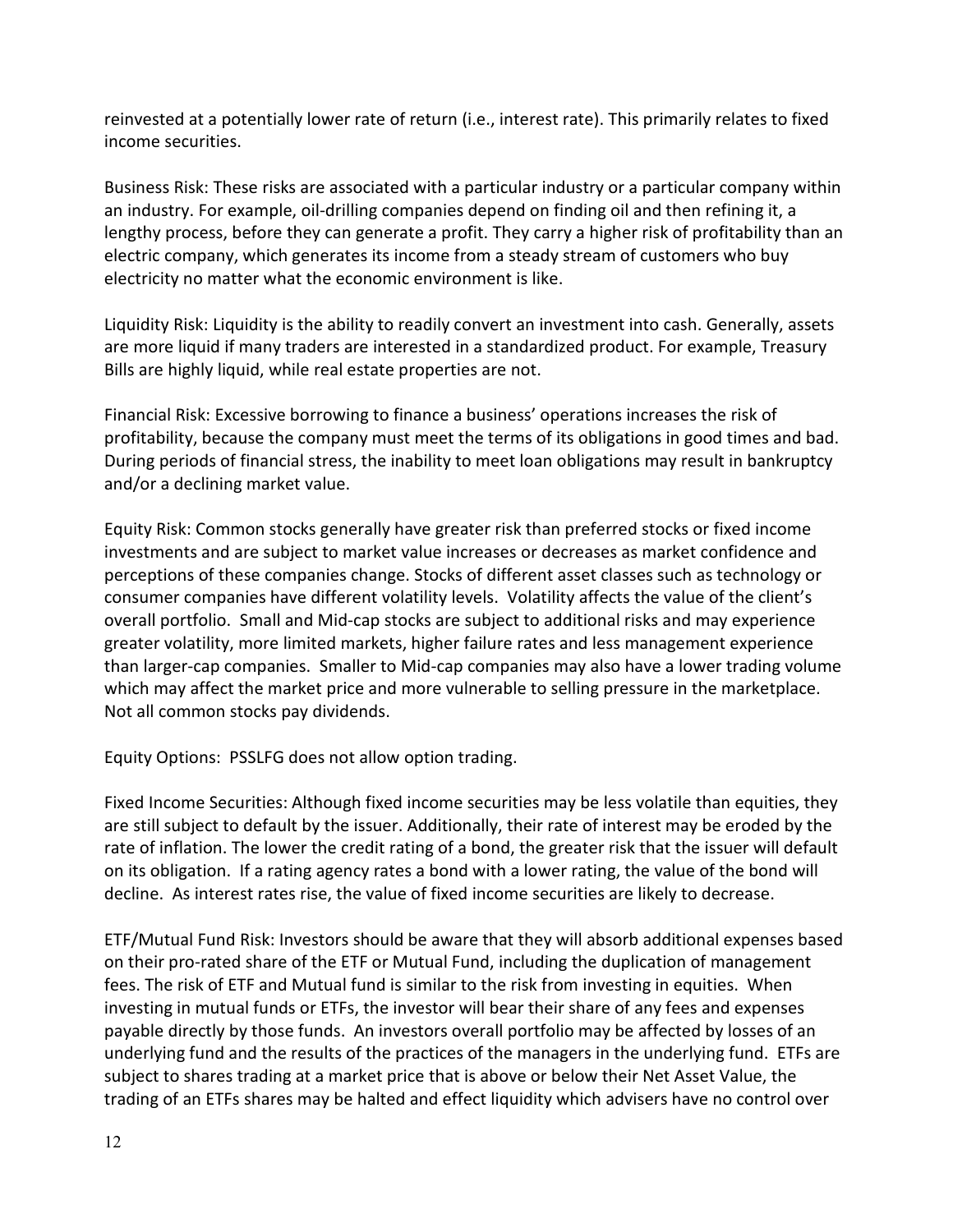risks related to the underlying securities in funds in which a client invests.

Alternative Investments: Alternative investments generally are not traded on an exchange and may have limited opportunity to liquidate the investor's holdings. Accordingly, the investor may lose some or all their investment because of their inability to liquidate their position.

The above risks are not meant to represent all risks associated with investing, and investments typically carry the potential for a loss of your total investment. Please discuss the risks associated with investing with your investment adviser representative to ensure you are comfortable with the level of risks in your portfolio.

Item 9 - Disciplinary Information

Legal and Disciplinary

Neither PSSLFG, nor any of our management persons have been involved in any legal or disciplinary events. Please refer to the Form ADV Part 2B Brochure Supplement(s) for your IAR's individual legal and disciplinary events.

Item 10 - Other Financial Industry Activities and Affiliations

Financial Industry Activities and Affiliations

Neither the Adviser nor any of our management persons are registered, or have an application pending to register as a broker-dealer or a registered representative of a broker- dealer.

Furthermore, neither the Adviser nor any of our management persons are registered, or have an application pending to register as a futures commission merchant, commodity pool operator, commodity trading advisor or as an associated person (or registered representative) of the foregoing entities.

In addition, neither the Adviser nor any of our management persons have any relationship or arrangement that is material to our advisory business or to our clients that the Adviser or any of our management persons have with any related person listed below, that is under common control and ownership with the Adviser:

- Broker-dealer, municipal securities dealer, or government securities dealer or broker,
- Investment company or other pooled investment vehicle,
- Other investment adviser or financial planner,
- Futures commission merchant (or commodity pool operator or commodity trading advisor),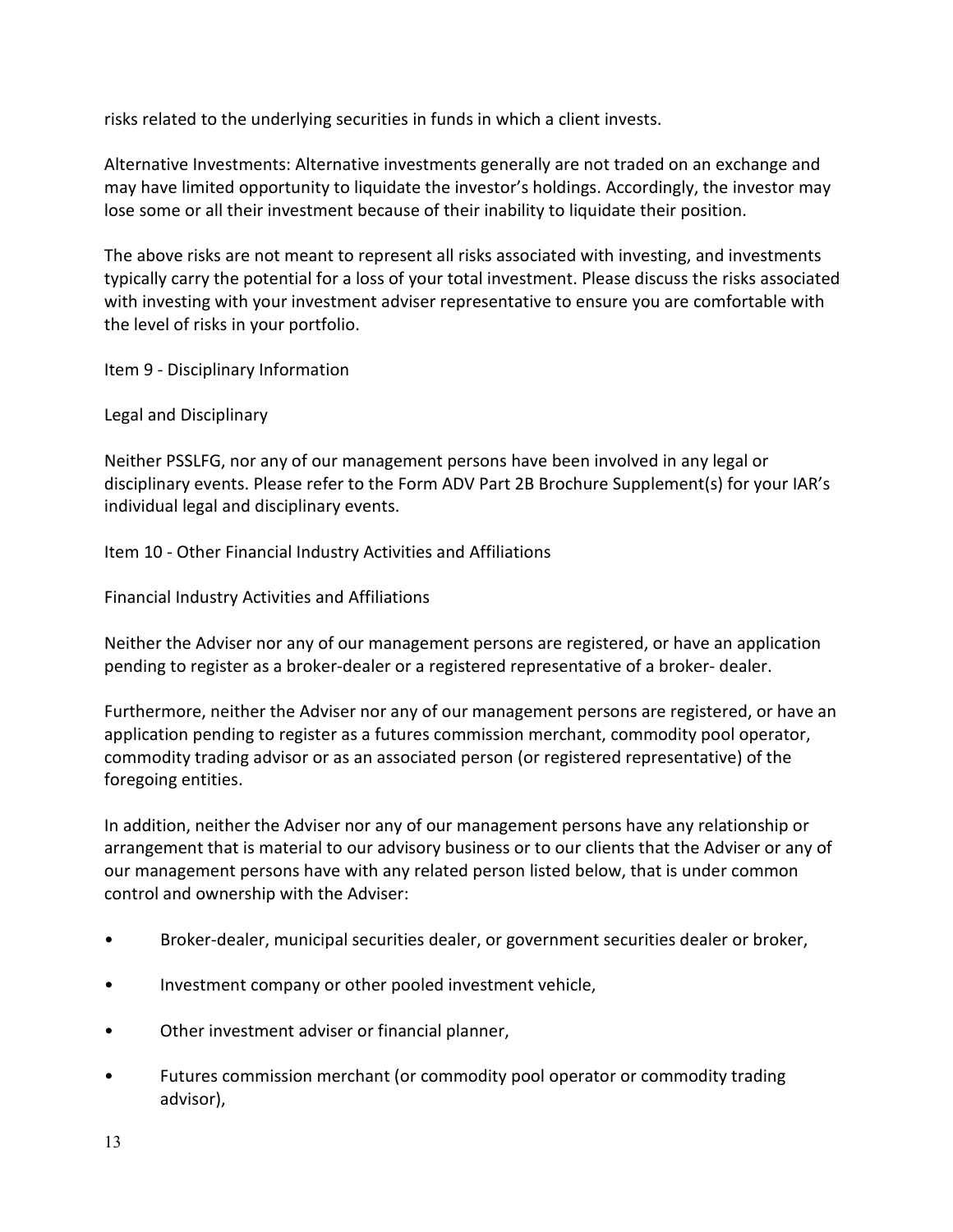- Banking or thrift institution,
- Accountant or accounting firm,
- Lawyer or law firm,
- Insurance company or agency,
- Pension consultant,
- Real estate broker or dealer, or
- Sponsor or syndicator of limited partnerships.

However, certain of our IARs are registered representatives of Portsmouth Financial Services ("Portsmouth"), registered broker dealer member FINRA & SIPC with various state regulatory agencies. Portsmouth also has a state registered investment adviser. Portsmouth Investment Advisor will withdraw during 2021. We have chosen to deliver their services in this fashion in order to offer their clients diverse and extensive investment and planning opportunities. This may represent a conflict of interest since their time is split between two business operations. Such IARs are compensated by a fee based on assets in the advisory accounts or fee for financial planning rather than receiving commissions. Additionally, our IARs may receive compensation (commission) based upon the sale of an investment product, including distribution and service fees from the sale of mutual funds in non-managed accounts as registered representatives of Portsmouth. Prior to these transactions being executed, registered representatives will disclose this conflict of interest. Clients are under no obligation to engage the services of any such recommended professionals. Clients retain absolute discretion over all such implementation decisions and are free to accept or reject any recommendations. You may effect any such transactions wherever you desire.

Certain of our IARs are licensed to sell insurance products through various companies. Appropriately licensed IARs will receive compensation for the sale of such products. You are under no obligation to purchase insurance products through any particular insurance agency or IAR and may effect any such transactions wherever you desire.

Previously described in Items 4 and 5 of this Firm Brochure, PSSLFG IARs may serve as solicitors for third-party money managers. If you select a third-party money manager to manage all or a portion of your assets, the third-party money manager will pay us a portion of the fees charged to you by the third-party money manager. Please refer to Items 4 and 5 for full details regarding the programs and fees. Because we receive a portion of the advisory fee from these third parties, our IARs have an incentive to recommend such advisors. However, we have developed and implemented policies and procedures to conduct due diligence on such advisors.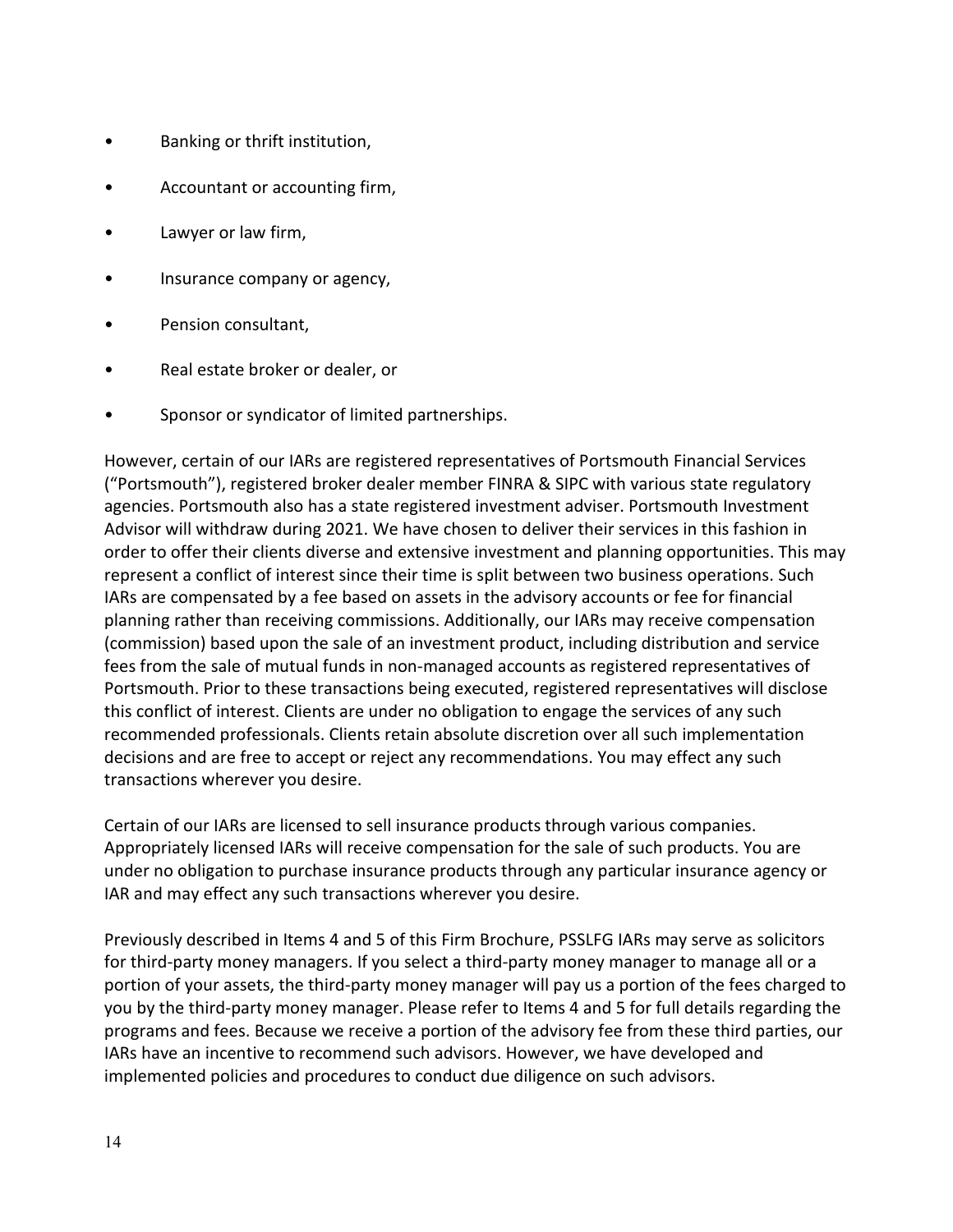Item 11 - Code of Ethics, Participation or Interest in Client Transactions and Personal Trading

# Code of Ethics

The Advisers Act imposes a fiduciary duty on Investment Advisors. As a fiduciary, PSSLFG has a duty of utmost good faith to act solely in the best interest of each of our clients. Our clients entrust us with their funds and/or investments, which in turn places a high standard on our conduct and integrity. Our fiduciary duty compels all employees to act with the utmost integrity in all of their dealings. This fiduciary duty is the core principle underlying our "Code of Ethics" and represents the expected basis of all of our dealings with our clients. The Code includes policies and procedures developed to protect client's interests in relation to the following topics:

• The duty at all times to place the interests of clients first;

• The requirement that all personal securities transactions be conducted in such a manner as to be consistent with the code of ethics and to avoid any actual or potential conflict of interest or any abuse of an employee's position of trust and responsibility;

• The principle that investment advisor personnel should not take inappropriate advantage of their positions;

• The fiduciary principle that information concerning the identity of security holdings and financial circumstances of clients is confidential; and

• The principle that independence in the investment decision-making process is paramount.

We will provide a copy of the Code to any client or prospective client upon request within a reasonable period of time at the current client's address of record.

Employees must comply with the provisions of the Adviser's Compliance Policies and Procedures, as well as its Code of Ethics.

Participation or Interest in Client Transactions

Neither PSSLFG nor any of our related persons provide recommendations for your accounts in securities that we (or our related persons) have a material financial interest.

Furthermore, we do not, nor any of our related persons, execute transactions on a principal or agency cross basis.

Neither PSSLFG nor any of our related persons invests in the same securities (or related securities) that we or a related person recommends to clients.

Additionally, neither PSSLFG nor any of our related persons recommends securities to clients, or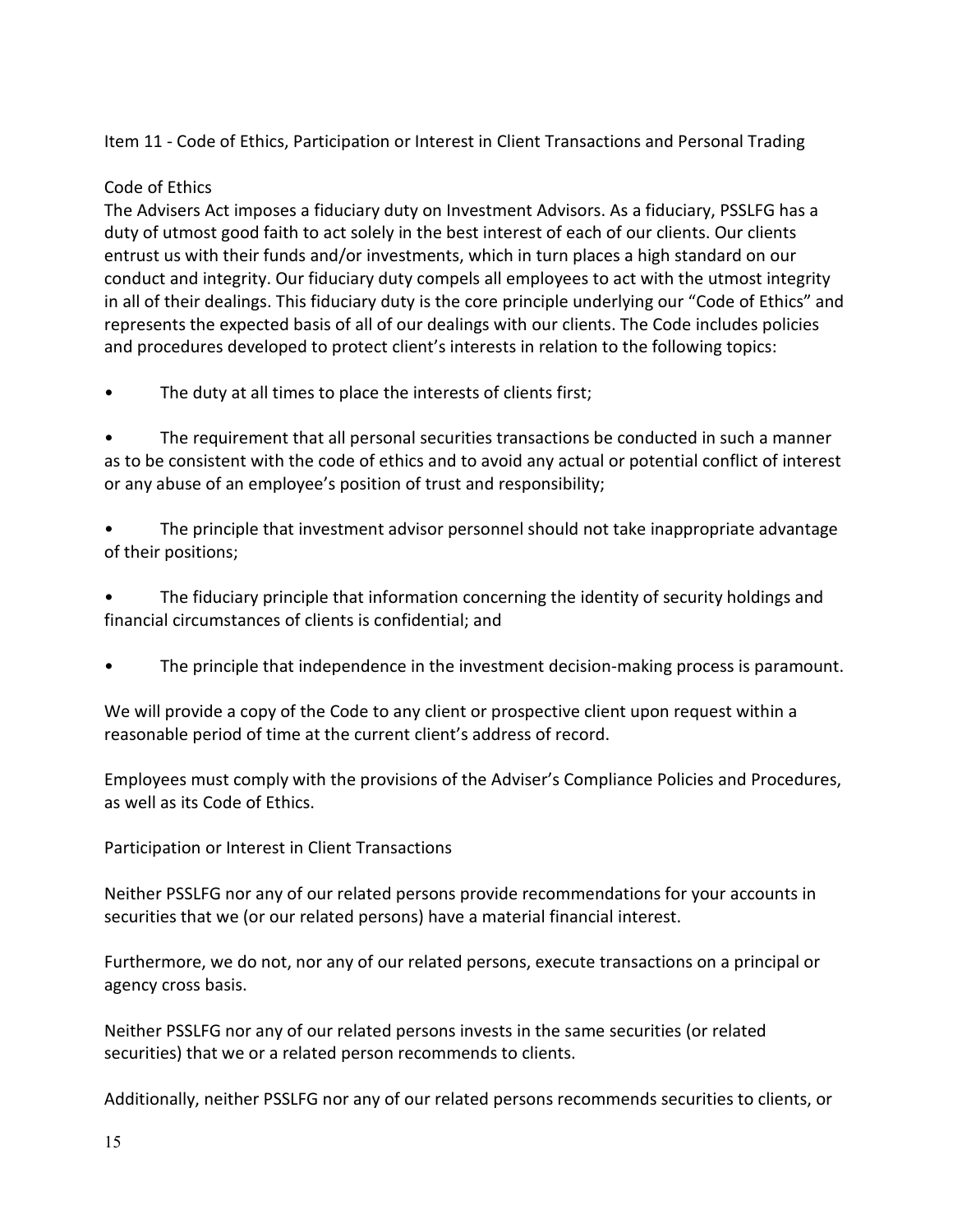buys or sells securities for client accounts, at or about the same time that we or a related person buys or sells the same securities for our own (or the related person's own) account.

### Personal Trading

The Chief Compliance Officer of PSSLFG will review all employee trades no less than quarterly to ensure that client interests come first.

Item 12 - Brokerage Practices

## Selecting Brokerage Firms

The selection of the broker-dealer will be based on which broker is able to effect the transaction efficiently. Additionally, the research and services provided by the broker-dealer with respect to the particular type of investment may be a factor in the selection process. Therefore, we may have an incentive to select or recommend a broker-dealer based on our interest in receiving the research or other products or services, rather than on our clients' interest in receiving the most favorable execution. The commissions payable to such broker- dealers may in certain cases be higher than those attainable from other broker-dealers who do not provide such research and services. In the event PSSLFG were to enter into a soft dollar arrangement with a brokerage firm, the Firm would use soft dollar benefits to service either (a) all of the Firm's clients' accounts; or (b) only those client accounts that paid for the benefits through the higher commission costs. PSSLFG will only refer clients to broker-dealers that are registered to do business in your state of residence. PSSLFG currently uses two custodians – Pershing Advisor Solutions and Charles Schwab. Clients are required to utilize broker-dealer/custodians of the Adviser's choice.

# Best Execution

Client transactions will be executed through FINRA and SEC regulated broker-dealers. Such broker-dealers are required to provide best execution of client transactions. PSSLFG will periodically review executions to determine whether fair market prices were received. More detailed reviews related to the quality of execution will also be performed quarterly. All such reviews will be documented by the Adviser.

Research and Other Soft Dollars Benefits

PSSLFG does not currently maintain any soft dollar arrangements.

Brokerage for Client Referrals

The Adviser does not consider, in selecting or recommending broker-dealers, whether the Adviser or a related person receives client referrals from such broker-dealer or third party.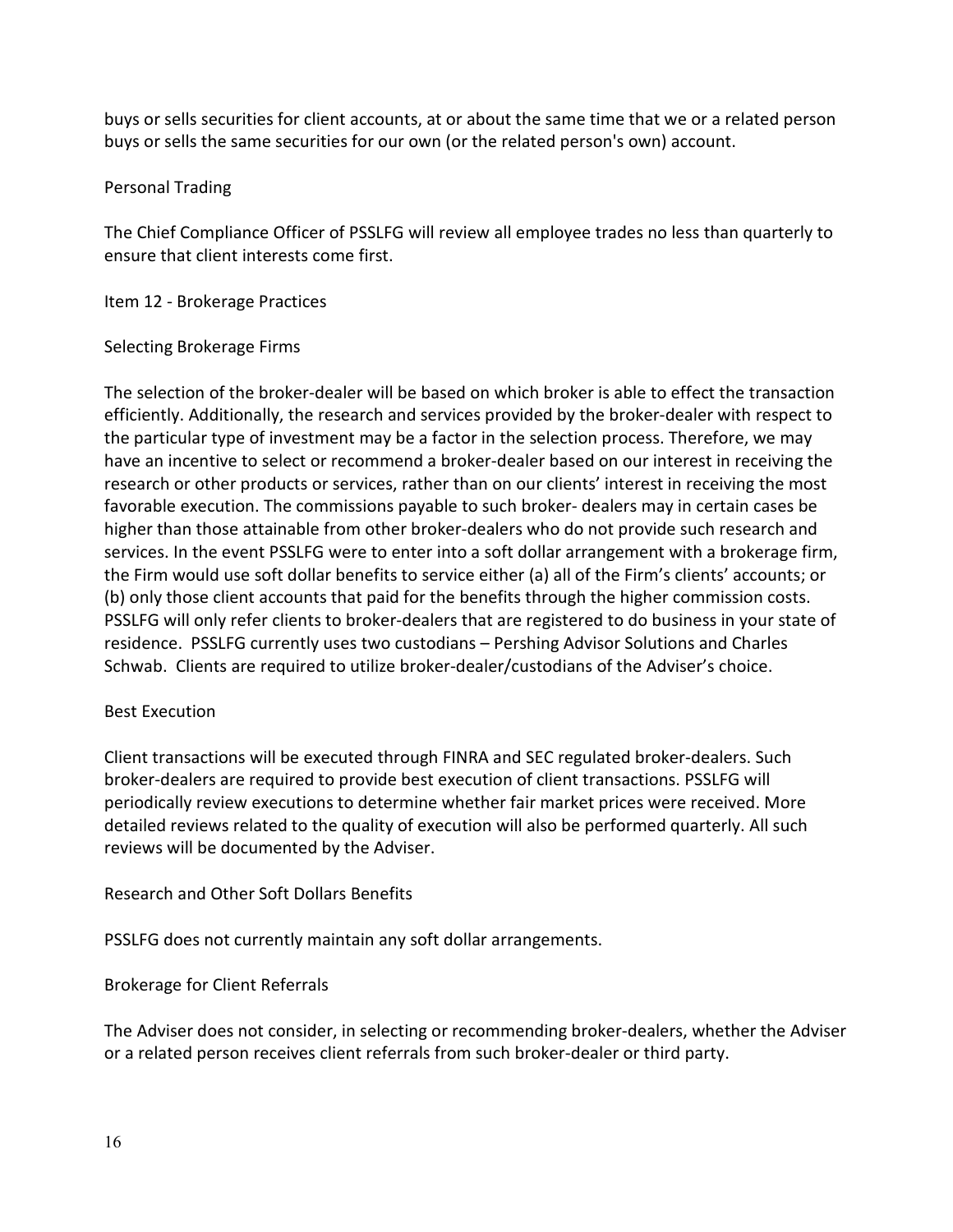# Directed Brokerage

We do not routinely recommend, request or require that a client direct us to execute transactions through a specified broker-dealer nor do we permit clients to direct brokerage.

## Order Aggregation

When PSSLFG provides asset management services, we review each client portfolio individually. Orders are placed separately as the IAR deems appropriate given the market conditions. This could result in situations where we do not aggregate trades across multiple accounts trading in the same security. Order aggregation for multiple clients will not occur unless there is a definitive benefit to the clients from aggregating of such trades. Order aggregation will only occur for accounts that have agreed in writing to allow for discretionary orders. If we cannot or do not aggregate your trades, you may receive a higher price than you could have if we did aggregate your trades. However, we will block trades where possible and when advantageous to you. Blocking trades permits the trading of aggregate blocks of securities composed of assets from multiple accounts so long as transaction costs are shared equally and on a pro-rated basis between all accounts included in any such block. Block trading allows us to execute trades in a more timely, equitable and efficient manner and to seek to reduce overall commission charges to you. We have developed and implemented a Compliance Program to monitor our trading and to ensure that all client accounts receive fair and equitable treatment.

### Administrative Trade Errors

From time-to-time we may make an error in submitting a trade order on your behalf. Trading errors may include a number of situations, such as:

- The wrong security is bought or sold for a client;
- A security is bought instead of sold;
- A transaction is executed for the wrong account,
- Securities transactions are completed for a client that had a restriction on such security; or
- Securities are allocated to the wrong accounts.

When this occurs, we may place a correcting trade with the broker-dealer that has custody of your account within 2 days of the error being discovered. If an investment gain results from the corrective action, the gain will remain in your account unless it is legally not permissible for you to retain the gain, or we confer with you and you decide to forego the gain (e.g., due to tax reasons). If a loss occurs due to our administrative trade error, we are responsible and will reimburse your account for the loss to ensure that you are made whole.

Note: To limit the respective administrative expenses and burden of processing small trade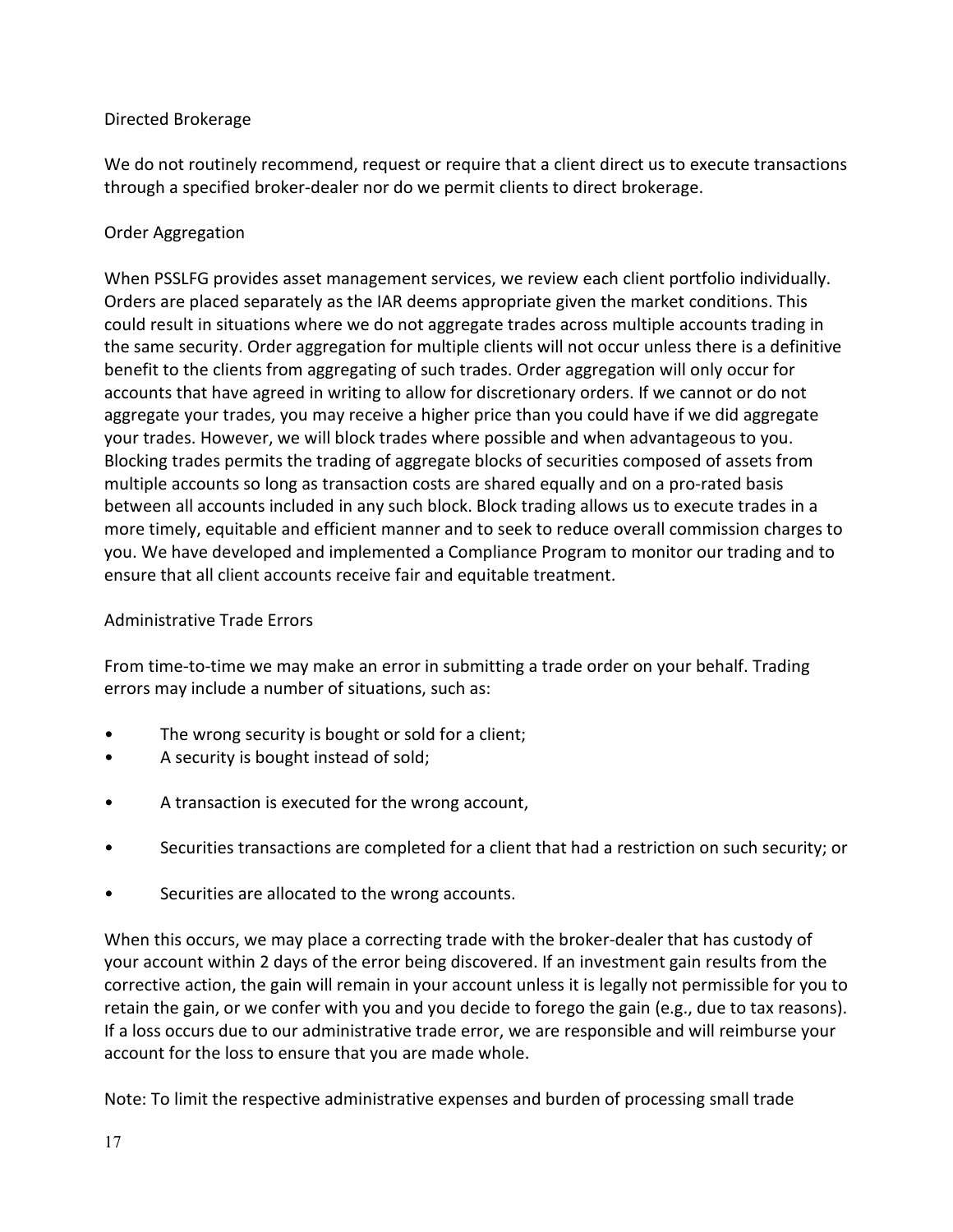errors, it should be noted some custodians (at their own discretion) may elect not to invoice us if the trade error involves a de minimis dollar amount (usually less than \$100). Generally, if related trade errors result in both gains and losses in your account, they may be netted.

In all cases, we will act in your best interests.

Item 13 - Review of Accounts

Asset Management Periodic Reviews

Account reviews are performed periodically, no less than quarterly by each IAR and by the CCO to ensure the advisory services provided to you are consistent with your investment needs and objectives. Each IAR and the CCO shall review your accounts for best execution, suitability, and service. Account reviews are performed more frequently when market conditions dictate and as requested by PSSLFG's clients. PSSLFG Client accounts are reviewed at least quarterly by each adviser and SmartLife Financial Group's Compliance Officer. Client accounts can also be reviewed at any time because of the on-line platform utilized by PSSLFG and their IARs. These reviews are conducted to review portfolio allocations, performance, and to ensure the advisory services provided to clients are consistent with their investment needs and objectives.

### Review Triggers

The triggers for a preemptive review include significant changes in the market, either upwards or downwards, market activity in the securities held in the client accounts, changes in the tax laws, new investment information, and changes in a client's own financial situation.

### Regular Reports

All Clients have access to their account statements and can review account holdings and activity directly from the asset custodian(s). Statements are prepared monthly if there is activity in the account, otherwise quarterly. Statements can also be printed and mailed to a client. Clients may also receive periodic reports or information directly from the fund/alternative investment company. PSSLFG may provide Clients with quarterly evaluation reports which will disclose an inventory of account holding and analyze the performance of the securities in the Client's account in order to assist the Client in determining whether to re-allocate investment of account assets among available securities. Clients are urged to carefully compare any statement provided by PSSLFG to official statements provided by the account custodian, and to notify the firm or the IAR immediately if there are any discrepancies.

Clients are provided, at least quarterly, with written summary account statements directly from their custodian.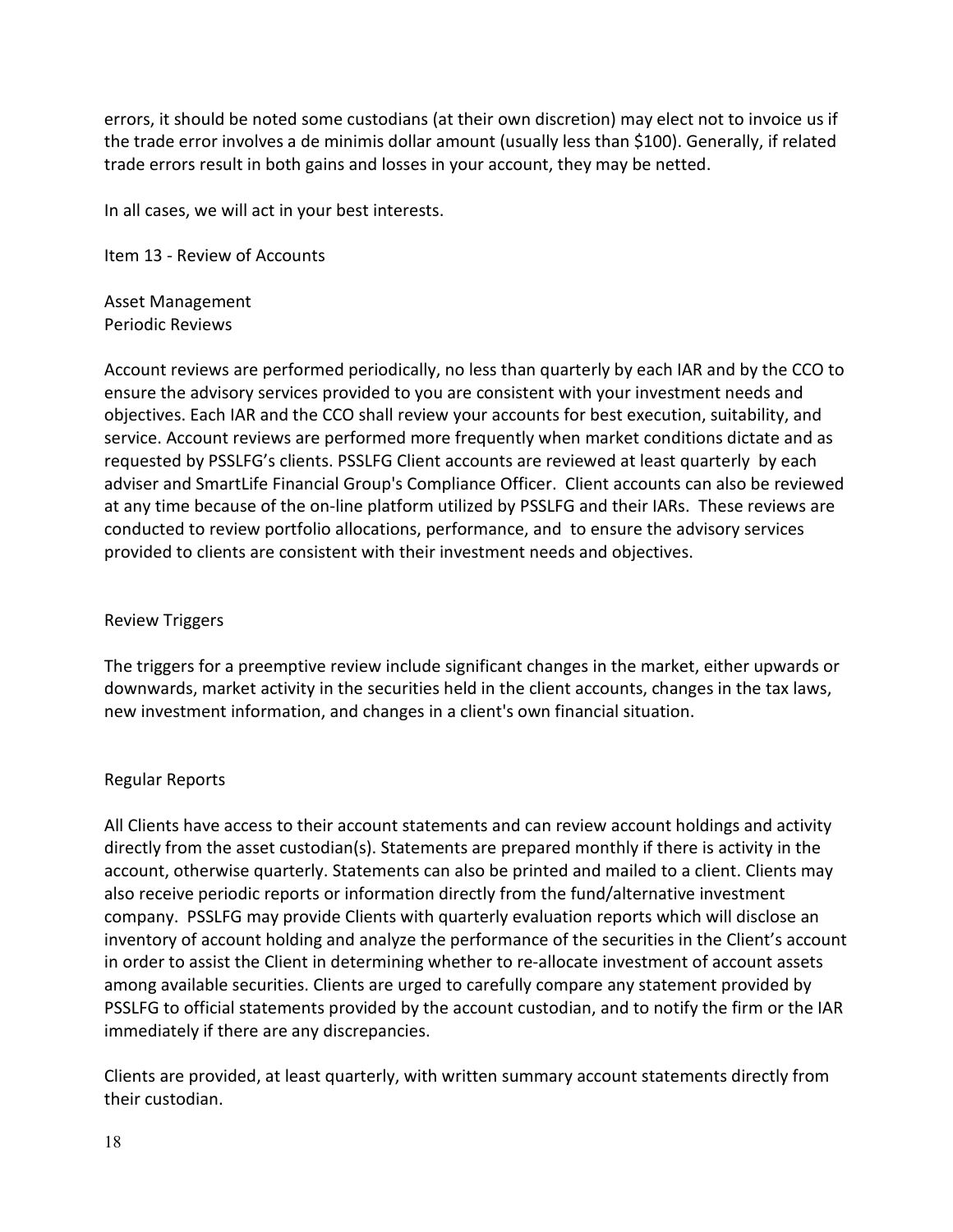## Financial Planning

All work will be completed, and a one-time written financial plan will be delivered within sixty days from the date of the signed FPA. At client's discretion, an annual review and planning snapshot update is available for an additional flat fee and a new FPA will be executed.

Item 14 - Client Referrals and Other Compensation

Incoming Referrals

PSSLFG does not currently pay individuals for referrals.

### Referrals Out

PSSLFG may receive compensation from other professionals when a prospect or client is referred to them. Such compensation would be pursuant to a written agreement with PSSLFG.

## Other Compensation

PSSLFG's IARs who are licensed insurance agents may receive compensation for such services outside the scope of the IAR's relationship with the Adviser. Clients of PSSLFG are under no obligation to purchase or use other services provided by affiliates or agents of PSSLFG. Comparable services may be available elsewhere at more competitive rates.

Item 15 - Custody Account Statements

We do not take physical possession of client funds or securities. However, given that we may be granted authority to deduct the advisory fees from your account, we are deemed to have custody under the State of Florida regulations. We will comply with the safekeeping requirements imposed by the State of Florida in that we will obtain prior written authorization from you to deduct advisory fees from your account. All assets are held at qualified custodians, which mean the custodians provide account statements directly to clients at their address of record at least quarterly. PSSLFG does not hold any client assets. We will send a copy of your invoice with the amount of the fee to be deducted from your account to the qualified custodian at the same time that we send the invoice to you. The invoice will specify the amount of the fee including the formula used to calculate the fee, the amount of AUM the fee was based on, and the time period covered by the fee. The custodian will send to you, at least quarterly, an account statement providing a detailed report of the assets in the account at the end of the period and setting forth all transactions in the account during that period, including the amount of advisory fees paid directly to us.

# Performance Reports

Clients are urged to compare the account statements received directly from their custodians to any performance reports provided by PSSLFG. In the event of a discrepancy, clients should rely on the account statements from the custodian as a true and accurate record of your holding(s). Our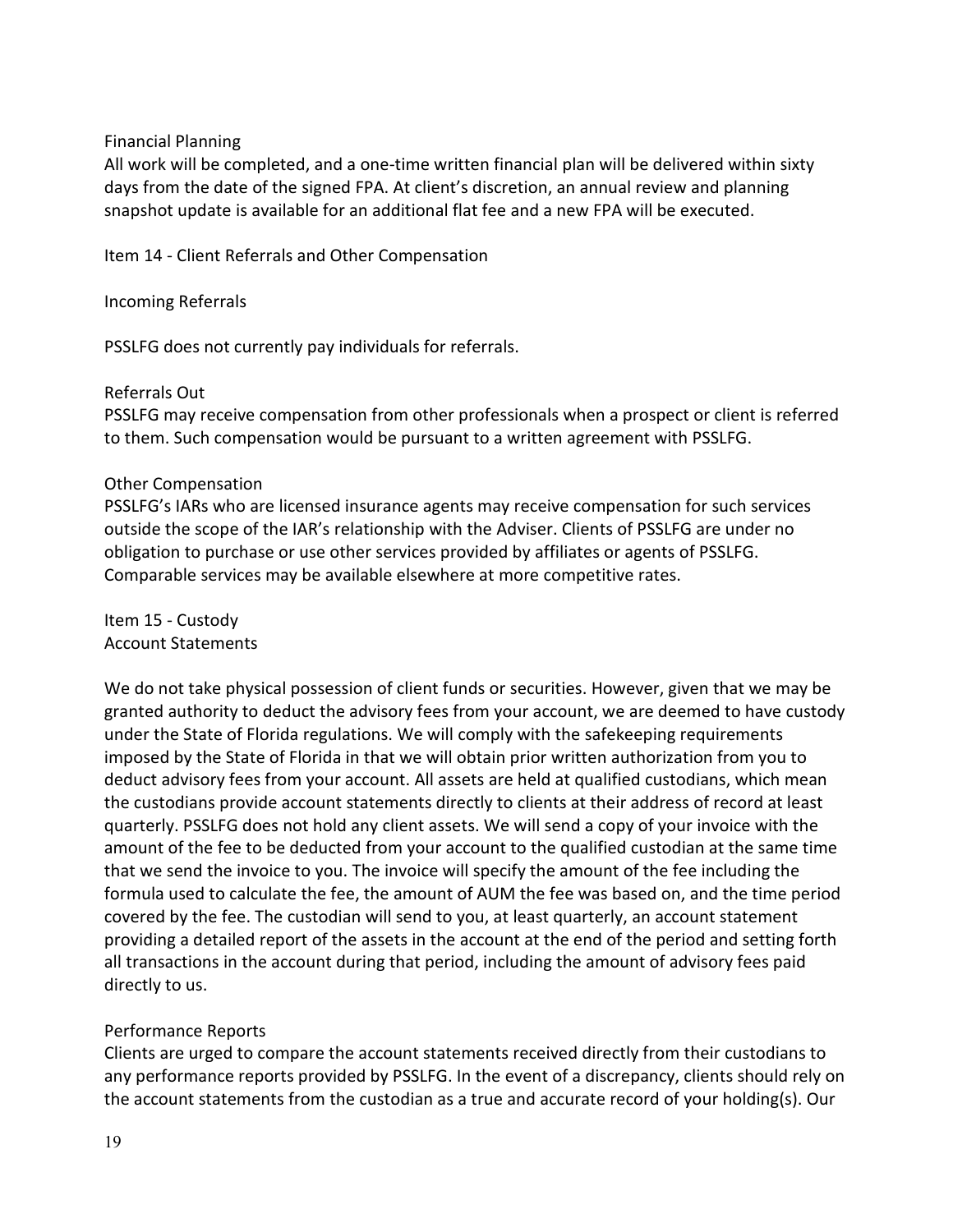clients are urged to bring any discrepancies to our immediate attention.

Item 16 - Investment Discretion

Discretionary Authority for Trading

PSSLFG accepts discretionary authority to manage securities accounts on behalf of clients upon receipt of the executed Advisory Agreement. In such cases, PSSLFG will have the authority to determine, without obtaining specific client consent, the securities to be bought or sold, and the amount of the securities to be bought or sold as well as the authority to determine the broker or dealer to be used for the purchase or sale of securities for the client's account. Such authority will only occur for accounts that have agreed in writing to allow for discretionary trading.

Discretionary trading authority facilitates placing trades in your accounts on your behalf so that we may promptly implement the investment policy that you have approved in writing.

In managing an investment portfolio, we act in a manner in keeping with what we understand and believe to be in your best interest. In making these buy and sell decisions, we follow general guidelines established by you which may include instructions to have PSSLFG refrain from purchasing certain securities. Any restrictions must be submitted to us in writing.

Item 17 - Voting Client Securities

# Proxy Votes

PSSLFG does not vote proxies on behalf of clients at this time. Our client advisory agreements, or other client documents, provide that our advisory clients expressly retain the authority and responsibility for voting proxies of portfolio securities. We may provide advisory clients with administrative assistance regarding proxy voting or issues; however, you have the responsibility to receive and vote any proxies. Clients will receive their proxies or other solicitations directly from their custodian or a transfer agent. Clients should contact their custodian or a transfer agent with questions about a particular solicitation.

Item 18 - Financial Information

# Financial Condition

PSSLFG does not have any financial impairment that will preclude the Adviser from meeting contractual commitments to clients. PSSLFG is currently meeting all state financial requirements for it to act as an Investment Advisor.

PSSLFG does not maintain custody of our client's funds or securities. In addition, we do not require or solicit prepayment of more than \$500 in fees per client six months in advance.